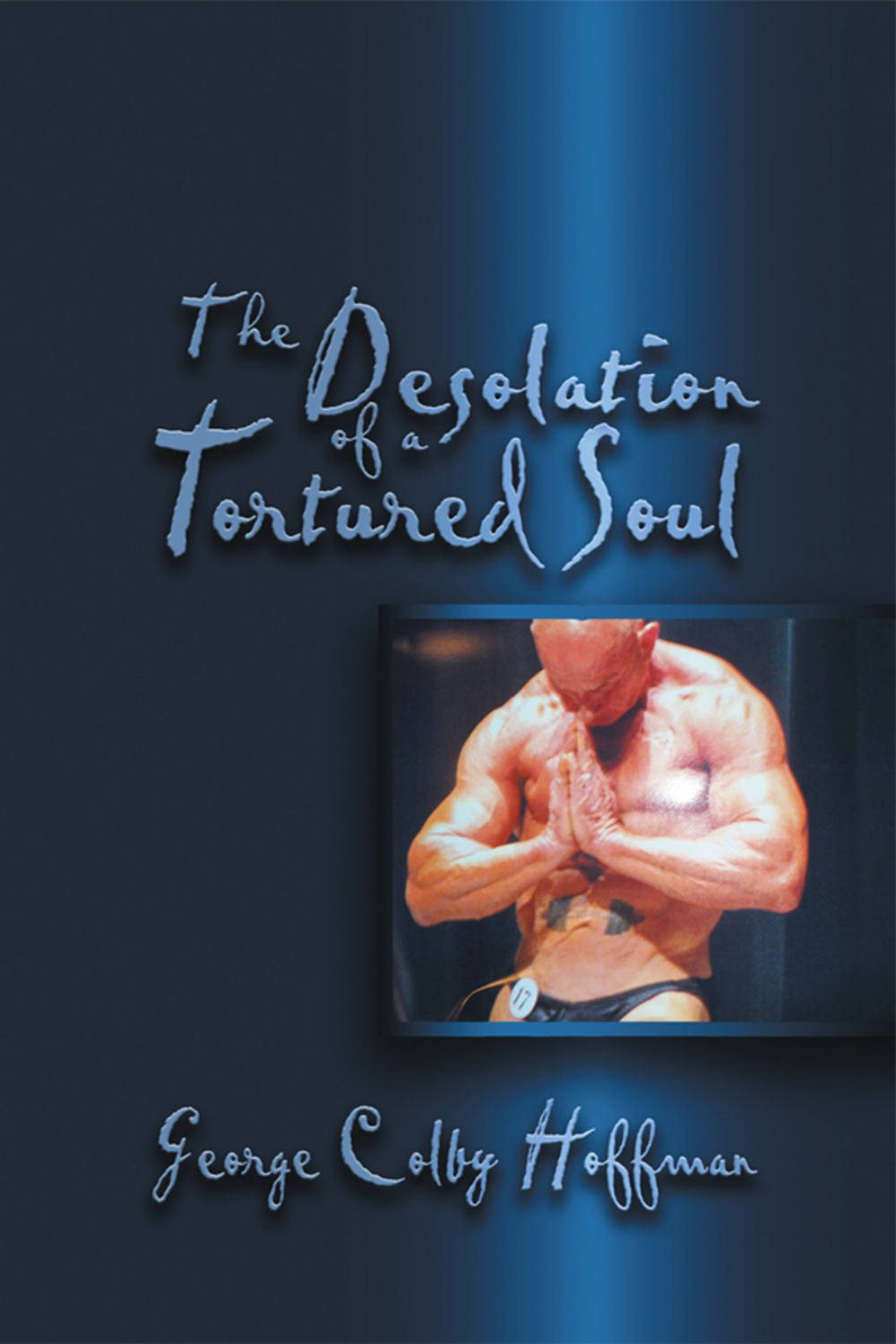# The Desolation of a Tortured Soul

George Colby Hoffman



Strategic Book Publishing and Rights Co.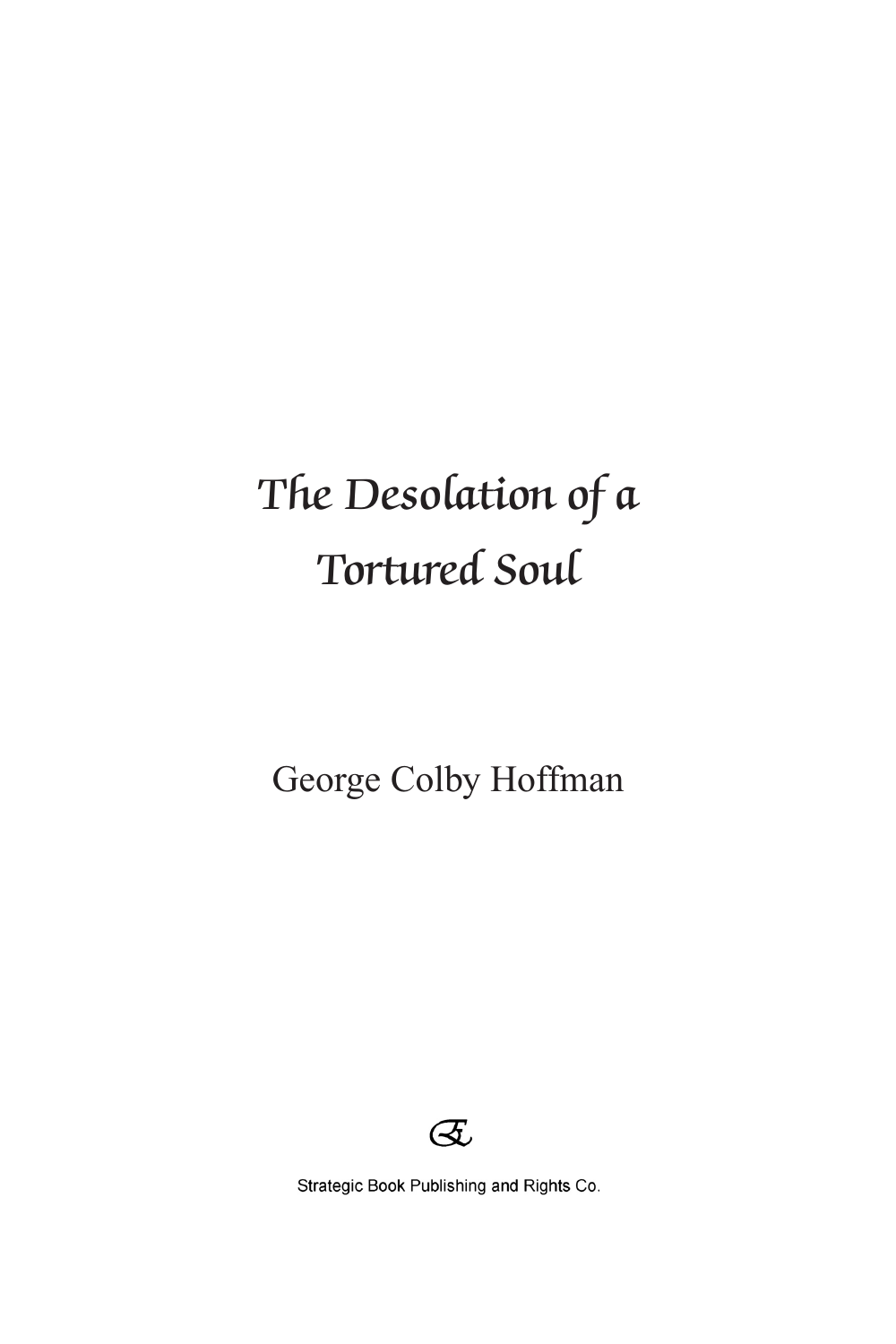Copyright © 2013 George Colby Hoffman. All rights reserved.

No part of this book may be reproduced or transmitted in any form or by any means, graphic, electronic, or mechanical, including photocopying, recording, taping, or by any information storage retrieval system, without the permission, in writing, of the publisher.

Strategic Book Publishing and Rights Co. 12620 FM 1960, Suite A4-507 Houston TX 77065 www.sbpra.com

ISBN: 978-1-62857-318-3

Design: Dedicated Book Services (www.netdbs.com)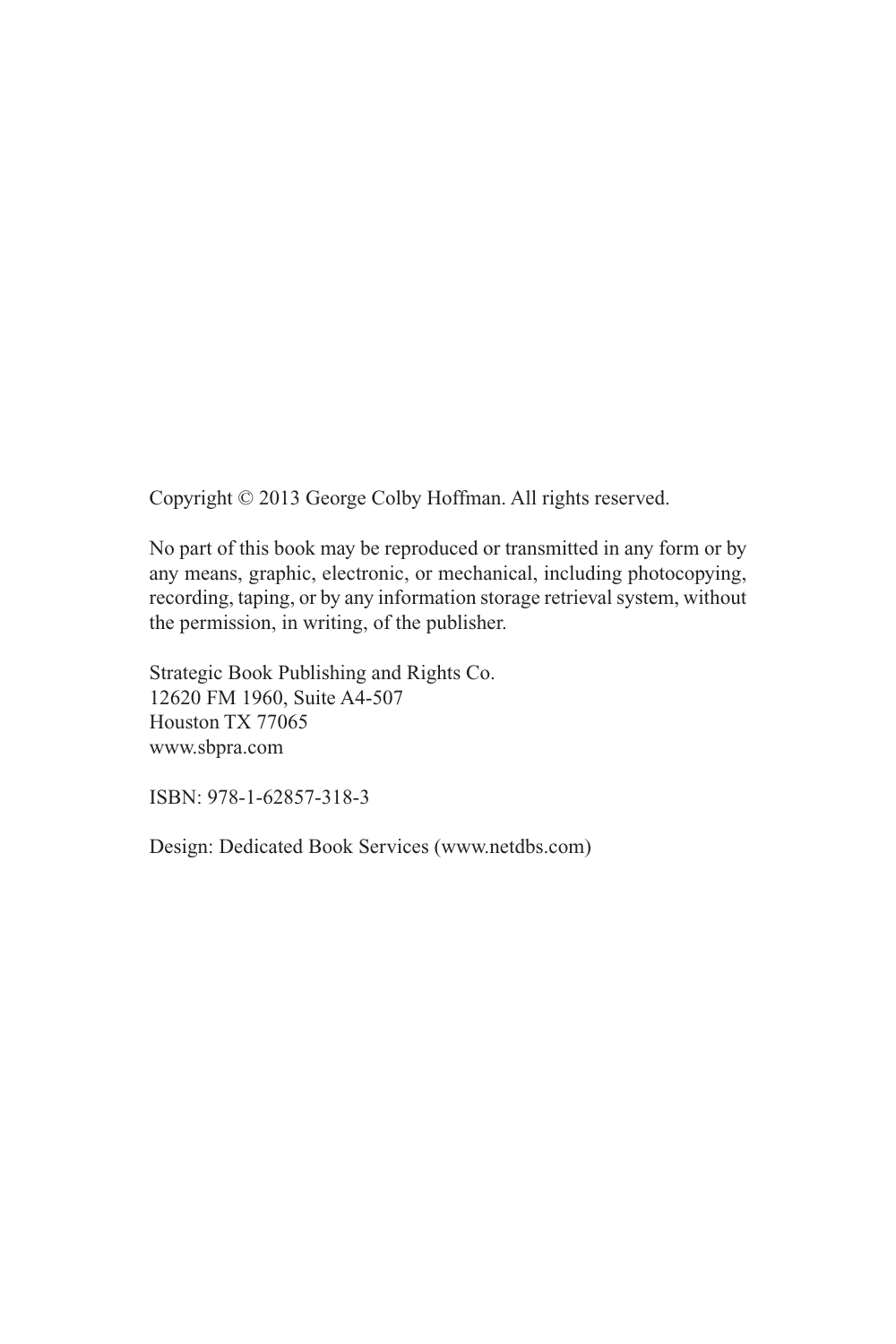#### Dedication

I dedicate this book, *The Desolation of a Tortured Soul,* to all those children and adults I call *The Forgotten Children,* the victims who were fortunate enough to survive child abuse. My heavy heart goes out to you all. May God bless and keep you always.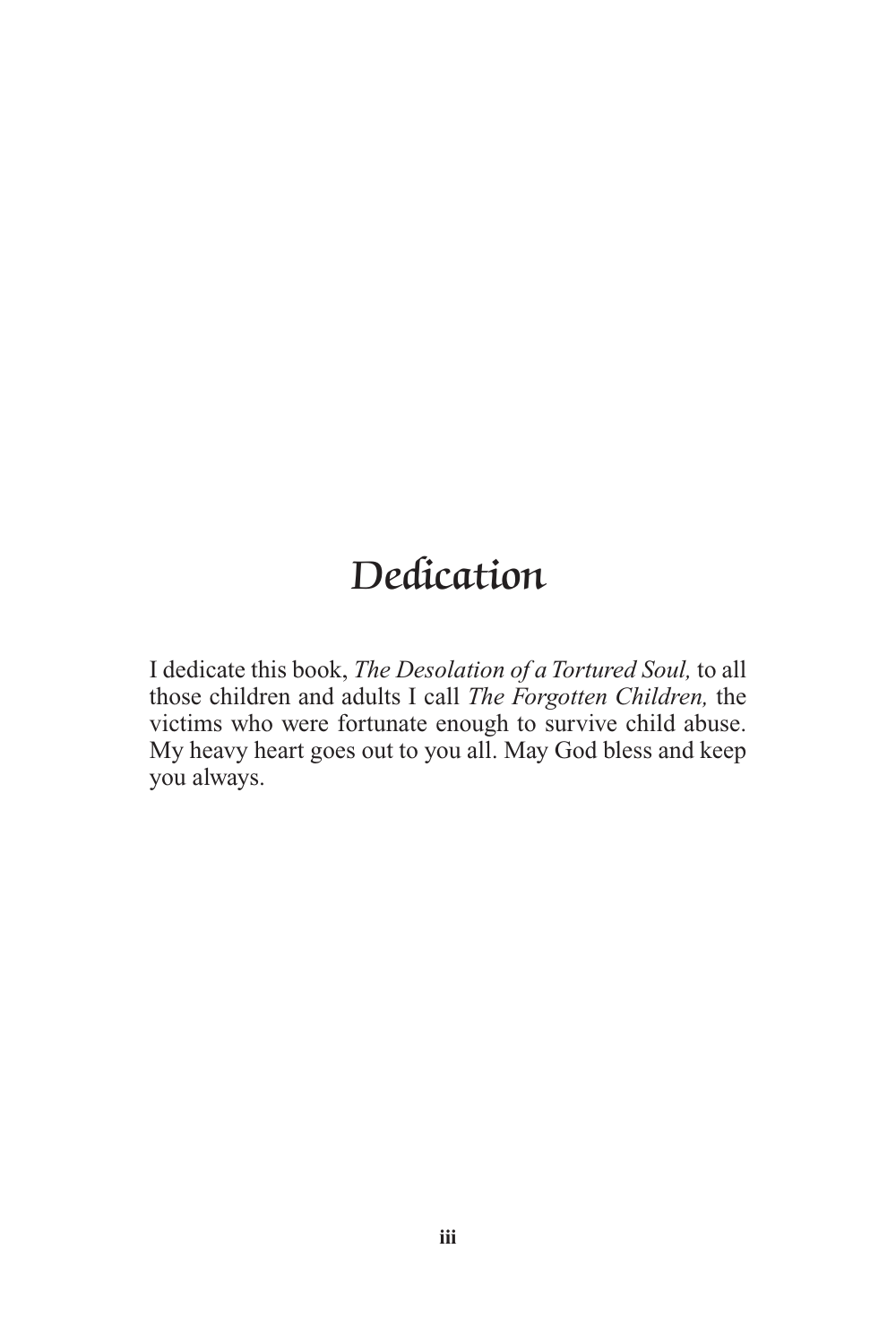## Acknowledgments

First, I would like to take this time to thank God for helping me write this book. You see, it is by the grace of God that I am able to write this to you. And I would like to thank God for sending his two angels to watch over me. Also, I would like to thank Strategic Book Publishing and Rights Agency for this opportunity to tell my story.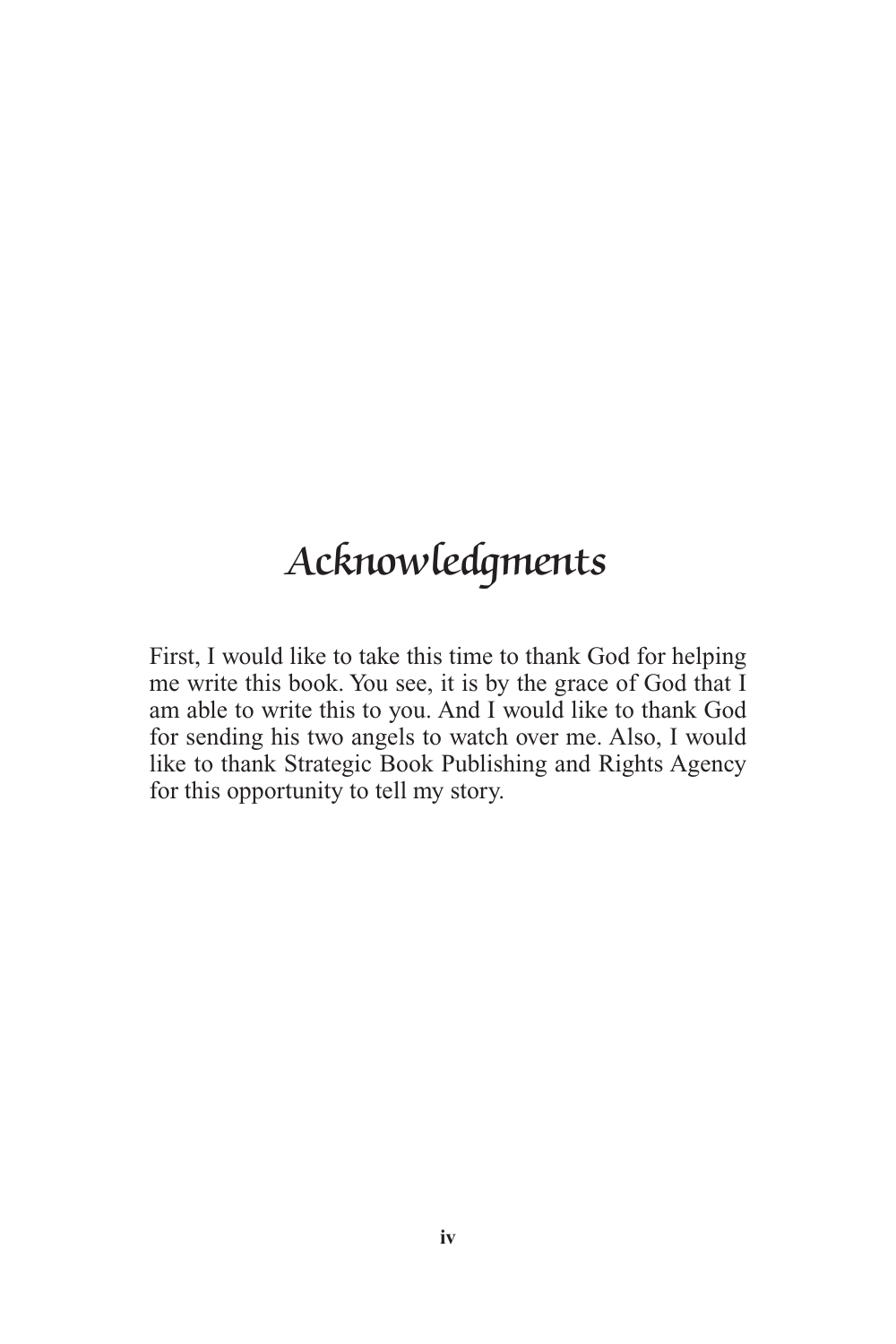## Introduction

This story of extreme child abuse promises to take you on a journey through the eyes of a child victim to the young adult survivor. My purpose in sharing this story is to help child abuse victims by acknowledging their experiences and help those more fortunate to understand the victims.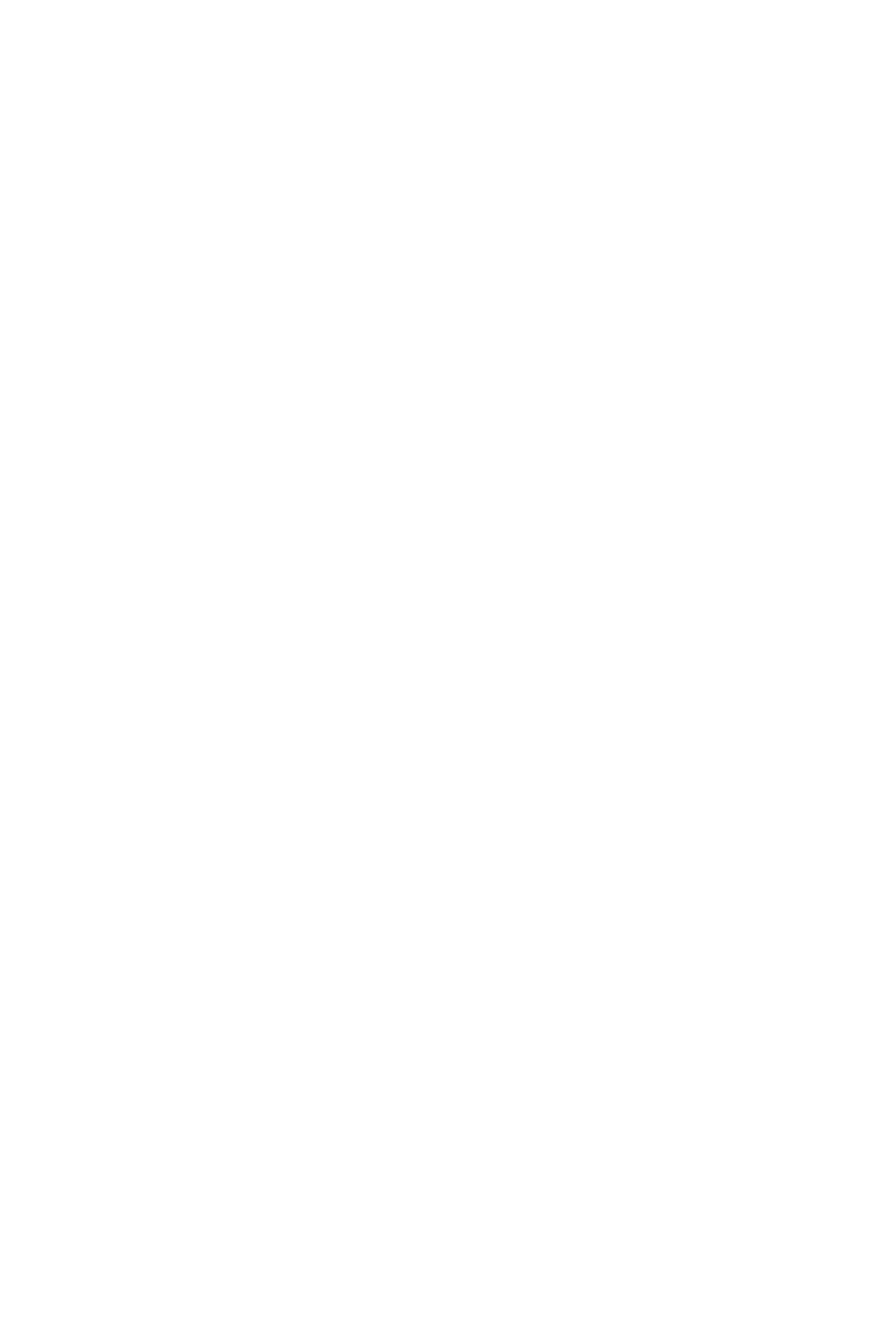#### **CHAPTER 1**

#### The Root of the Tree

Welcome to my life and my story, *The Desolation of a Tortured Soul,* a story of faith, endurance, and my will to survive! You see, I am not only a victim, I am also a survivor! My fourth father used to tell me many years ago, that we are all a product of our own environment, which means that who we are and how we are raised is who we will become as an adult. He is right to some degree I suppose, because I have been somewhat self destructive, hopeless, and destitute my entire life, leaving me hopelessly engulfed and plagued with manic depression and serious suicidal tendencies.

My sole purpose in writing this book is to reach out to anyone who has ever been physically or mentally abused, and to plead with you to seek out help with your situation, or else you will end up like me, hating yourself and all alone. The world is cruel and mean and will chew you up and spit you out, just like it did to me. Or you could become just like the world: mean and full of hate. And before you know it, your life will have passed you by. But you see, for me it was not quite so easy, because after seeing mental health professionals, I would go right back into the fire. I would have to go back into my mother's house, the very same place where I had been subjected to a life of physical and mental abuse! I never got help until I was an adult.

Just by being in that atmosphere of living down trodden and in a shack, if you will, was very depressing, especially when my own mother told me that I could never do any better. So I could never really escape the child abuse issues.

Dear Reader, the story you are about to read contains actual events that took place from my earliest memories as a small child up to adulthood. First, let me start by telling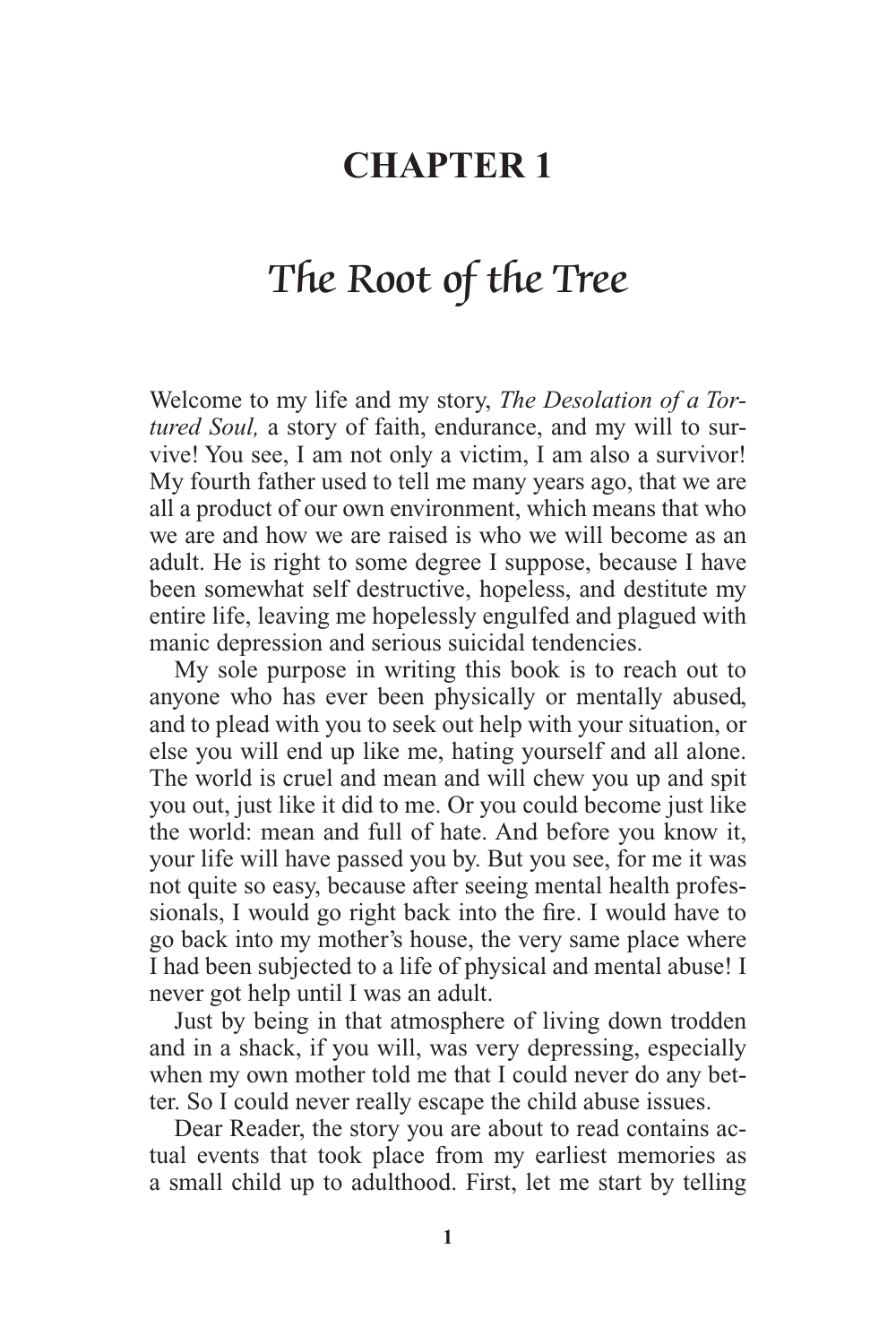#### 2 George Colby Hoffman

you that I attempted to write this book many, many times throughout my adult life. I wrote several hundred pages, day in and day out, and night after night into the wee hours. I recall crying myself to sleep afterwards. And once I awakened the very next morning, I franticly shred or burned the fruits of all my labor, fearing what someone might think of me if they were to read the thoughts of a man driven insane and painfully tormented by a past that stalked and haunted me like an unwanted ghost. Sometimes the truth hurts.

In my moments of extreme weakness and despair, I cried out to anyone who would listen to me. And in these rare, but significant—if only to me—occasions of self-indulgence and moments of weakness, I would relieve myself of this heavy burden, which had enslaved and relentlessly tormented my mind for years. And when I was done telling this story of woe, it was usually followed by tears of sadness.

There were gestures in writing a book about my life experiences of child abuse that I was forced to endure. You see, *The Desolation of a Tortured Soul* is so much more than just a story of extreme child abuse. It's a life-time cancer that eats at the very core of my soul! But the one thing I knew I had to do first and foremost was to stay true to myself and to you, the reader, by all means, and to never let myself stray from the facts or to sugar-coat anything, just to save face or pride or dignity or my feelings, or anyone else's for that matter. The one thing that stands out—and I am sure you will notice—is just how I have gone to great lengths to be very detailed in order to give you a visual image of the very extreme nature of the abuse I experienced. This was not easy for me to do, but however I felt, it was highly important so that you could understand. I have a pretty good memory of the child abuse, which is the sad part for me: it never really goes away! No, time does not heal all wounds, especially these old wounds!

When you are reading my autobiography, it is my wish that you try, if at all possible, to keep an open mind and heart, simply because no child ever asked to be raped or beaten or tortured by a family member or a complete stranger! There